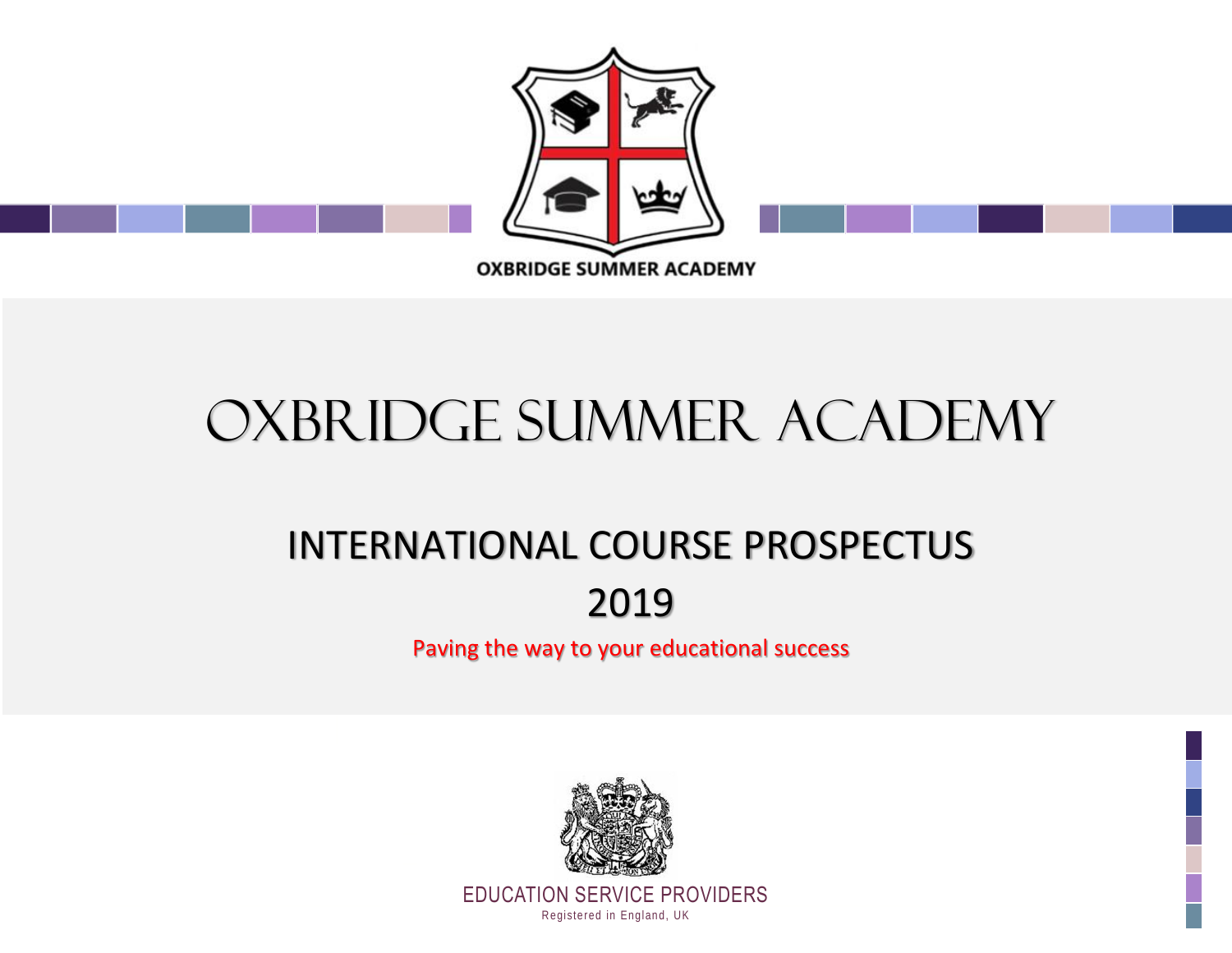

### *Universities in the UK select students based on much more than just educational achievement.*

*Through our courses, we aim to help you build the thinking skills you need to succeed in the UK higher education system.*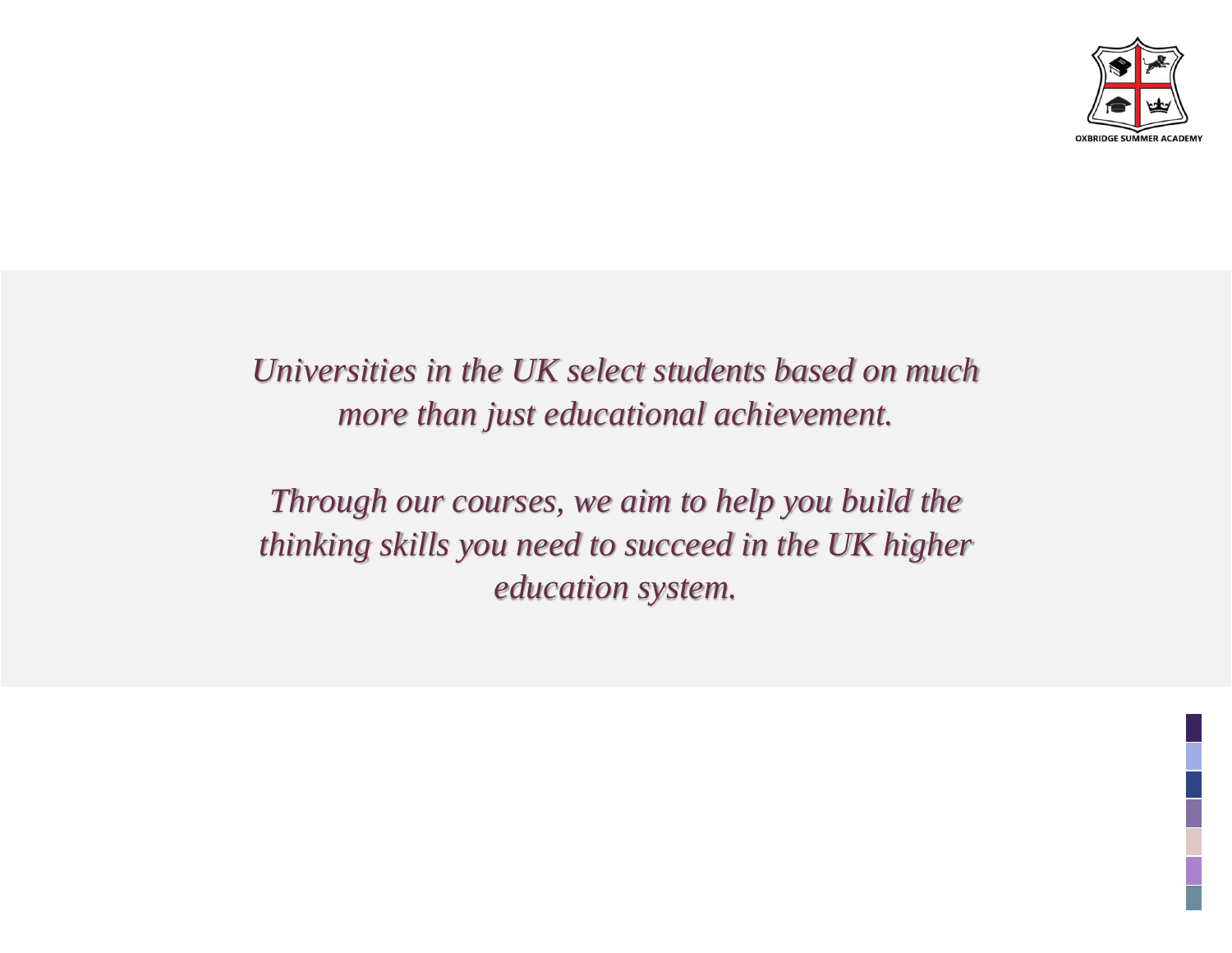

*"Education is not the filling of <sup>a</sup> pot but the lighting of a fire." a fire.*

#### *Our Expertise >>> Our Expertise >>>*

Our company profile has extremely  $\frac{1}{\sqrt{2}}$  course advisors who are  $\frac{1}{\sqrt{2}}$ best in their fields in what they do. Members of our compnay have an excellent track record of successfully sending applicants to top universities. Our company profile has extremely successful course advisors who are the best in their fields at what they do. Members of our compnay have an excellent track record of successfully sending applicants to top universities.

### *What will you gain from us?*



#### *Y. B. Yeats Certificate >>>*

You get a certificate from a UK-registered company confirming your completion of our course(s).

#### *Feedback >>>*

Your course tutor will assess your participation in the course through your contributions in discussions and through at least one written assessment. You will summer courses in a trusted get input on areas of development.

#### *References >>>*

Your course tutor will provide us with a report on all the skills you have developed. We save this in our database and can provide a reference for you on our letterhead, which you

can give your teachers, for them to refer to when it is time for them to write your university reference.

#### *Peace of mind >>>*

We understand that parents may feel anxious in letting their children go abroad on their own. We provide the opportunity to experience the benefits of UK-style environment in your home country. Our courses, certificates and references are equivalent to what you would get at a similar summer school in the UK, as our trainers are from UK, the classes are at the same level, and we are registered in the UK.

#### *Develop your skills >>>*

Cambridge and Oxford Universities interview most of the students that meet their academic criteria. Statistically speaking, Cambridge interviews 80% of all the applicants. The interview is the tricky part because students fail to answer problem solving questions on the spot. Through our courses, we teach you those skill sets while also extending your general knowledge around your subject.

#### *University applications >>>*

Participation in our summer school is beneficial for applications to top US and Canadian universities as

well as those in the UK. This is because universities in these countries don't look solely for academic excellence: they also prefer students who have a track record of noteworthy extracurricular activities. Participation in our summer courses is a prime example of such an activity, as it demonstrates drive and dedication.

Moreover, the course tutors can tell them all about what it is like being a student in the UK.

#### Contact us at

**[info@oxbridgesummeracademy.co.uk](mailto:info@oxbridgesummeracademy.co.uk)**

or on the web at

www.oxbridgesummeracademy.co.uk

#### *We are with you every step of the way >>>*

You will be able to access our tutors/company when the time comes for actually making applications. We provide services for editing personal statements and UK university interview preparation to students in the UK and China through Skype. We are happy to offer these services to participants of our courses when the time for application comes: and as we will have your course record on file, we will be able to offer you a more bespoke service. Knowing our students gives us an edge in prepping them.Ou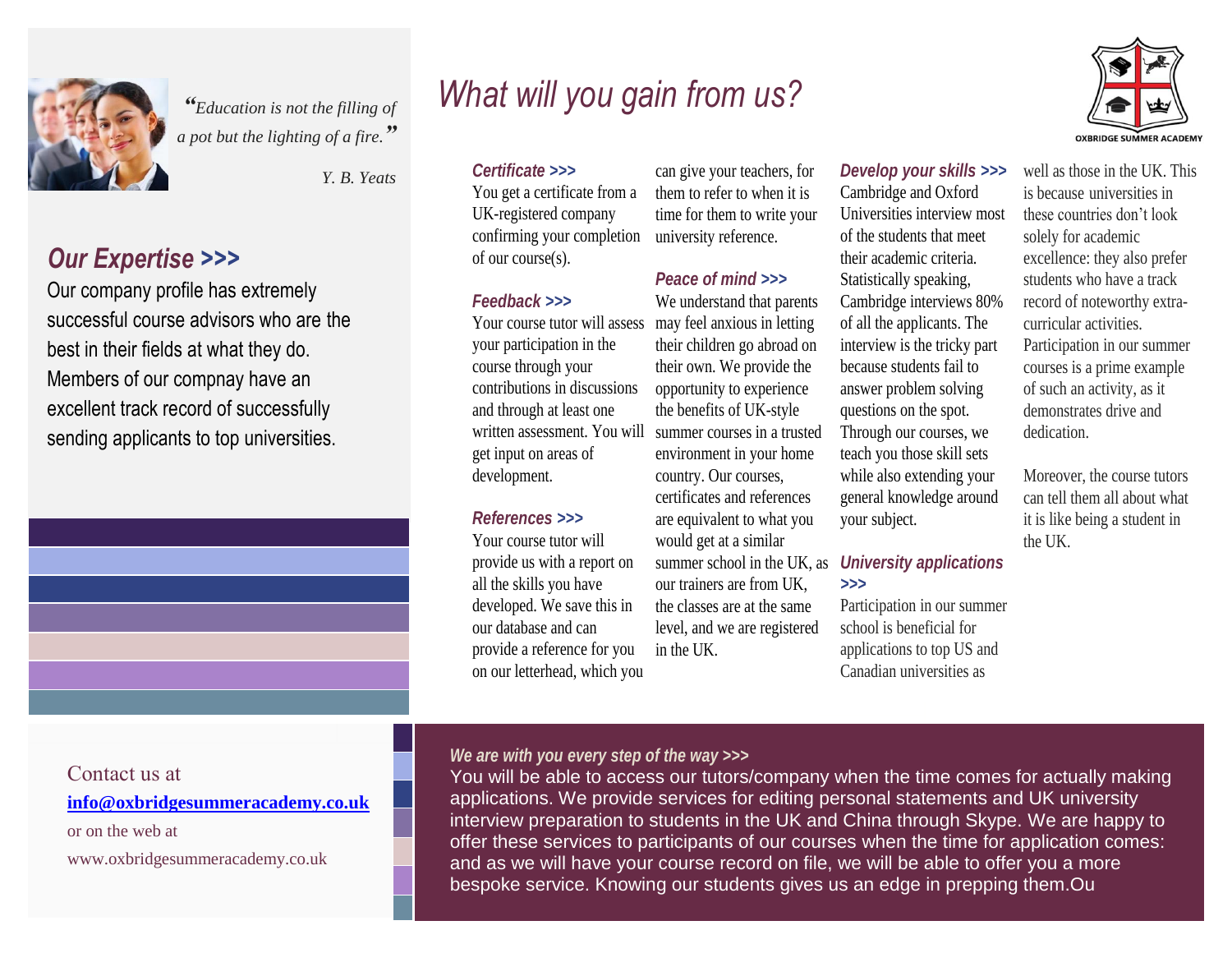### *Our courses\* >>>*

- Genetic Engineering and Ethics of Science and **Medicine**
- Experimental Psychology and best in their fields in what they do. **Neuroscience**
- English Language and excellent track record of successive conduction of successive  $\mathbb{R}$
- Thinking Mathematics

More information on these courses can be found on the following pages of this prospectus.

\* *Courses are available subject to sufficient enrolments, and we may also offer a wider selection of courses than those listed here.*

### *How will you be taught?*



#### *Course Format >>>*

Each course lasts approximately one week, with a minimum of 3 hours of instruction a day.

The courses will be structured differently to normal classes: there will be much more focus on group work, presentation, and class discussions.

The material will be familiar to you, but will extend the scope of your normal school syllabus. This is to give you extra-curricular material that you can discuss in an interview to show that your interest in your chosen subject is wider than what you are taught at school. Also, we hope that you will find the material genuinely interesting, and find it refreshing to study something for its own sake, without the pressure of an exam looming ahead.

#### *Our instructors >>>*

Our course providers are qualified teachers with an extensive understanding of the UK admissions system. They are affiliated with high end universities in England and we do not compromise on our standards.

Most of our UK based partners are from Oxford or Cambridge University and practicing teachers with qualified teacher status and extensive experience of teaching in UK classrooms.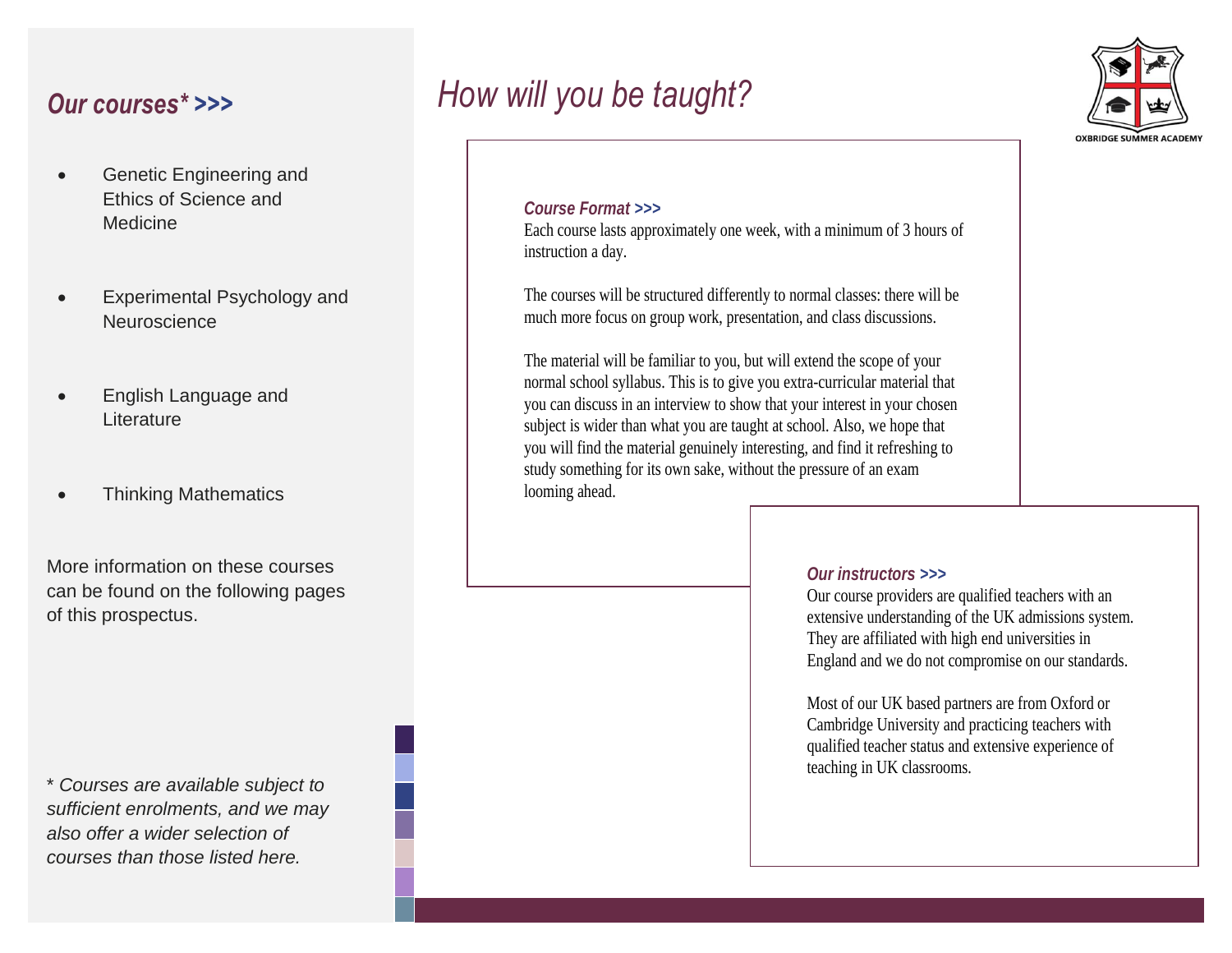

#### *How will this course help you? >>>*

You will learn valuable skills that you can use even if you don't take science as a career.

You will learn to think critically and debate social issues, develop your science writing skills, and expand your subject knowledge.

You will have a deeper realisation of what it means to be a scientist or a medical professional in the 21st century global context.

### *Genetic Engineering and Ethics of Science and Medicine*

*The ability to manipulate the building blocks of life opens up exciting possibilities, but also a multitude of ethical conundrums. The student of these sciences should be able to articulate the issues clearly and be able to intelligently discuss all aspects of the debate.*

#### *What is the course about? >>>*

This course looks into some of the issues that are relevant to curriculum topics such as genetic engineering and genetic modification. The course explores how industry in the developed world is currently using these

technologies and also looks into the medical applications such as gene therapy and embryo screening.

For young people today who are going to lead the next generation or work in science, it is very important that they identify that science is

not only about theories. The application of science requires responsibility and ethical consideration.

For example: how far should technology be allowed? Should designer babies be a possibility? Why is it that Canada has

decided to implement genetically engineered purple tomatoes, but the EU decided not to? Exploring such case studies will offer students a holistic global understanding of the issues.





#### *Did you know? >>>*

- That genetically engineered purple tomatoes have been created?
- And also, glow-in-the-dark mice?
- Or that bacteria can be used to make insulin for human use?

Do you think that these are all equally good or bad? If not, how would you rank them … and why?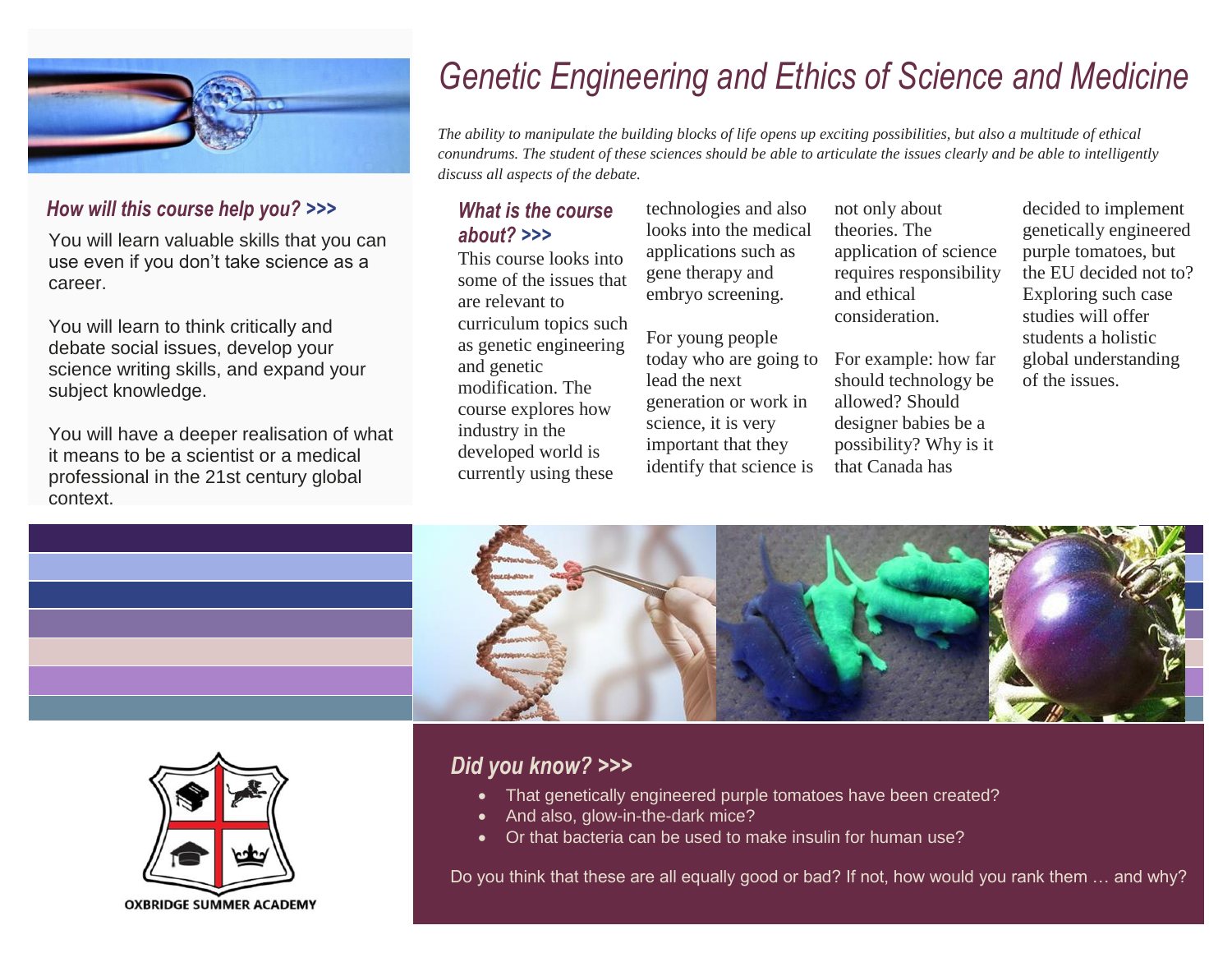

#### *How will this course help you? >>>*

You will pick up crucial skills in terms of experiment design and learn to evaluate the validity of experiments.

You will develop curiosity about the mind.

This course will make you challenge your thinking, whether you want to be a scientist, or a doctor or work in advertising, banking or business.

### *Experimental Psychology and Neuroscience*

*From economics to neuroscience, in today's world the study of psychology has become phenomenally important: Why do we think the way we do? How do children think differently to adults? While it's easy to suggest plausible answers to these questions, Experimental Psychology attempts to answer them in an evidence-based, rigorous manner.*

#### *What is the course about? >>>*

This course is modelled after an actual Cambridge University course at a level that younger students can access.

The way your mind functions has a lot to do with the way you are, and the things you do. It's amazing how every 'unique' mind, at some level, functions similarly.

This course will take you on a journey of the mind: from learning about your memory to your dreams. It will look into neuroscience and how the brain, its

anatomy and its chemistry can impact on people's lives and personality.

It will also look into diseases of the brain such as schizophrenia and depression and what causes them. It will also look into attachment of infants to their primary

caregivers and how these early relationships impact development in later life.

From psychology of self to psychology of how crowds behave – this course will give you a wide introduction to the field by learning about experiments and models in psychology.





#### *Did you know? >>>*

- If a duck hatches and you are the first person in front of it, it will think you are its mother.
- Did you know that it is possible to literally die of a broken heart? It is called stress cardiomyopathy.
- All major businesses have psychologists working for them.

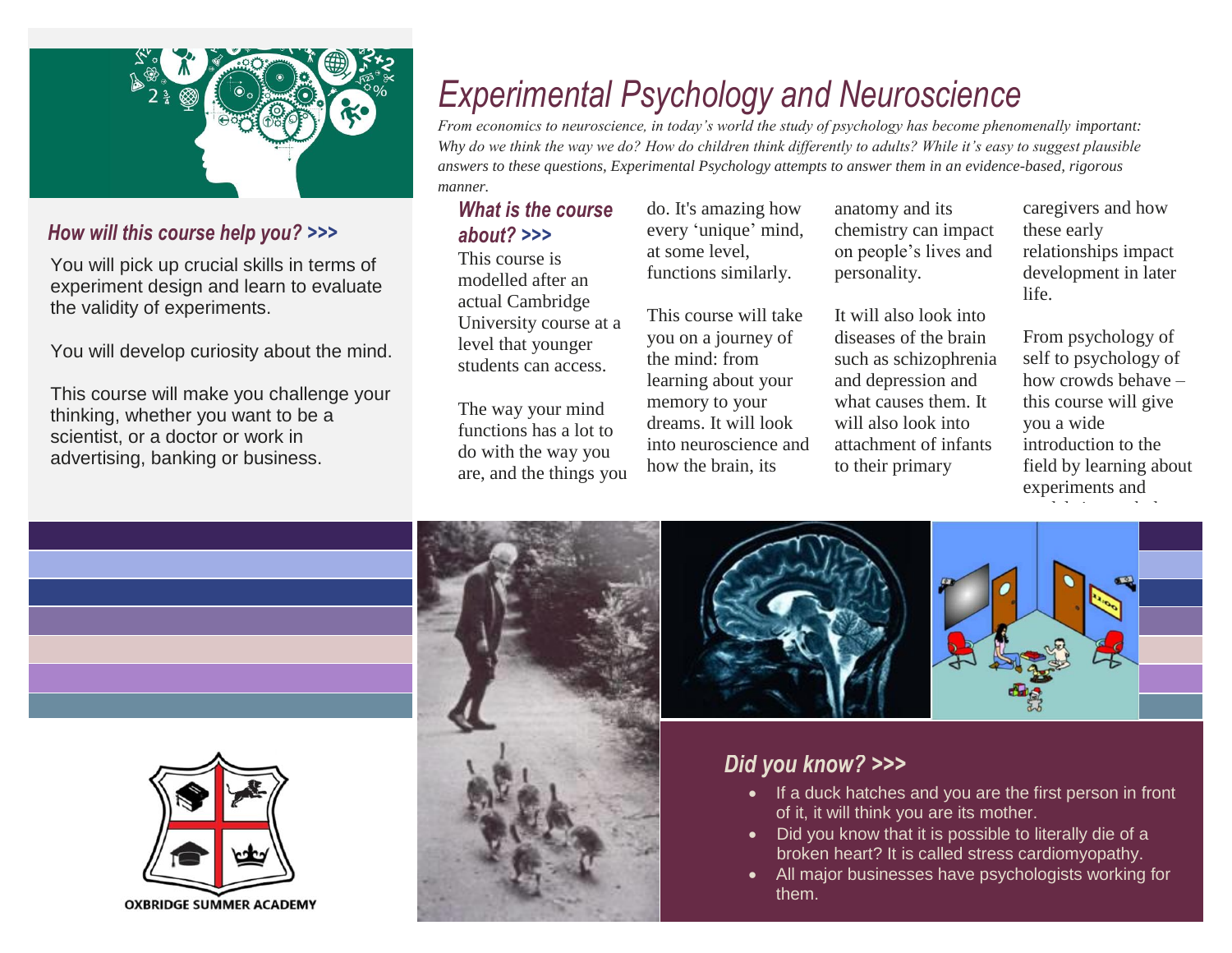What's in a name? That which we call a rose by any other name would smell as sweet. William Shakespeare

#### *How will this course help you? >>>*

In this course you will develop a more nuanced and critical approach to linguistic and literary analysis.

You will learn to think critically, debate with your peers and develop your analytical writing.

You will deepen your interest and passion for literature.

### *English Language and Literature*

*Reading literature can be an enjoyable pastime, but studying literature can be much more rewarding as it makes one reflect on the context of the story being told, and encourages us to draw parallels and comparisons between what we are reading and the state of our society: this connects us to larger truths about ourselves and the human condition.*

#### *What is the course about? >>>*

In this course, you will have the chance to immerse yourself in some of the greatest works written in the English language.

You will also improve your analytical and written skills, looking closely at how a text's

language, form and structure help to shape meaning. You will cover the basics of various topics, such as analysing fictional and non-fictional texts, comparing texts, and creative writing.

As well as looking at the specifics of each text, you will explore

broader questions, such as:

"*How does the study of literature impact on the real world?*"

"*What role does literature play in society?*"

"*How has literature changed over time?"*

"*What kinds of ethical interventions can literature make in creating a more fair and open society?"*

*"What is the relationship between literature and identity?"*



#### *Did you know? >>>*

- Shakespeare's official birth and death dates are the same? (23 April 1564 – 23 April 1616).
- Charles Dickens had a keen interest in the supernatural?
- J. K. Rowling wrote her first story when she was six?!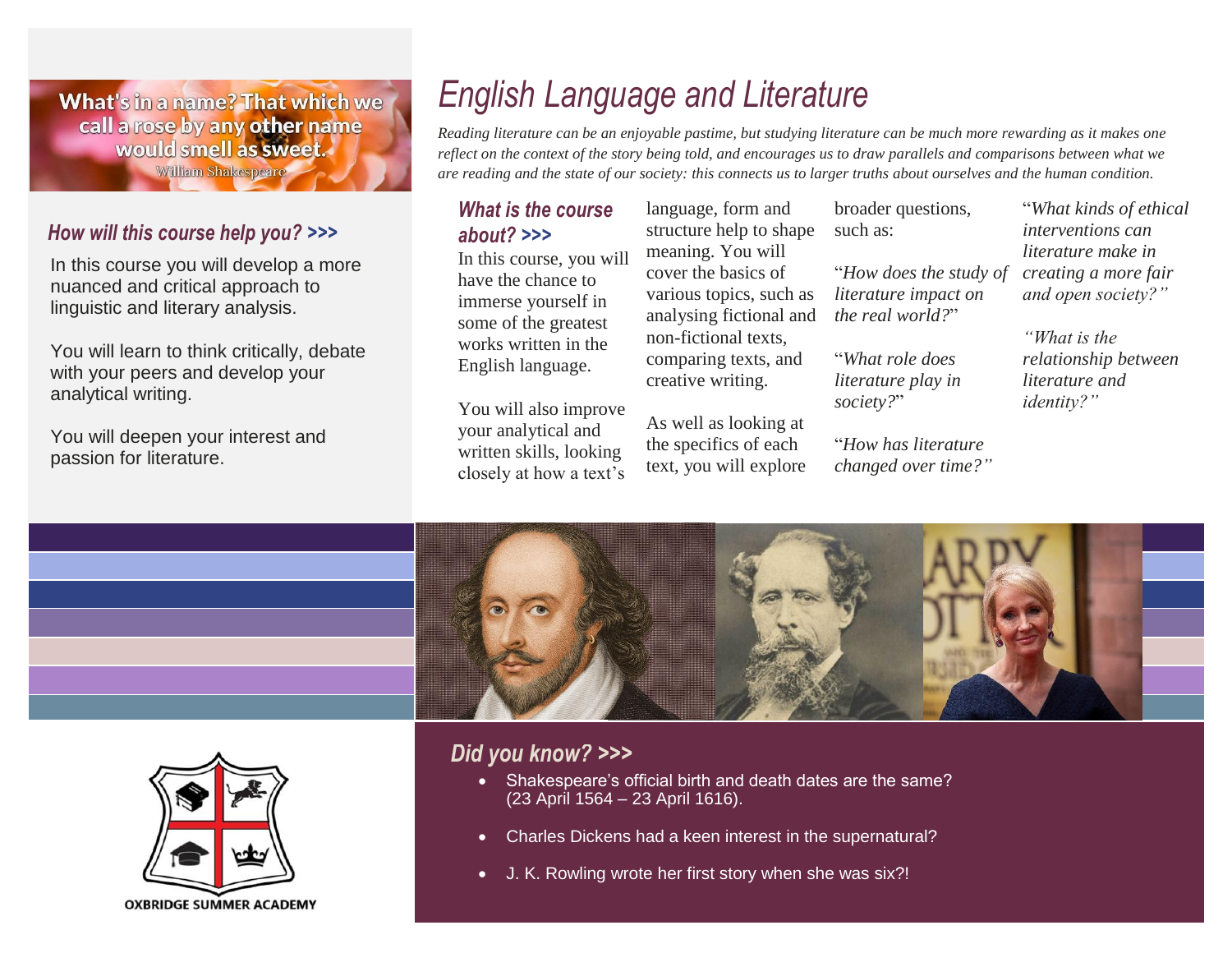

#### *How will this course help you? >>>*

You will learn how to articulate a research problem and gain experience in conducting self-directed investigations.

You will develop group-working and presentation skills.

These are all transferable skills that you will find valuable in all walks of life, but particularly in careers that are mathematics-based, such as finance and investment banking.

### *Thinking Mathematics*

*Mathematics is everywhere – even if you don't wish to follow a career in it, you are almost guaranteed to need some aspect of it in whatever path you want to follow. This course will help you develop skills beyond just doing problems from a textbook.*

#### *What is the course about? >>>*

Most people appreciate that at its core, Mathematics is about problem solving and pattern finding.

However, a much underrated ability, apart from these, is that of being able to ask interesting

questions and pursue your own lines of investigation. School courses typically do not give much importance to openended, free-form investigations, so that is what this course focusses on.

You will be given a set of interesting projects

which typically start off with a few basic questions to check that you have understood the premise presented, and then guide you to follow your own investigations.

You will be working in groups: at the end of each session, you will prepare a presentation

so that you can report back to the class on your chosen project and the results you have found.

The focus will be on explaining what you are investigating and the approach you have taken, rather than on whether you have got the "correct" answer.





#### *Did you know? >>>*

- The first shape above is called a Koch Snowflake. It has a limited area, but an unlimited perimeter. So, you can colour it in, but you can't draw around it with a pencil!
- There are different sizes of infinity.

Quick puzzle: which area is greater in the second diagram – the red, or the blue? (Without using a ruler!)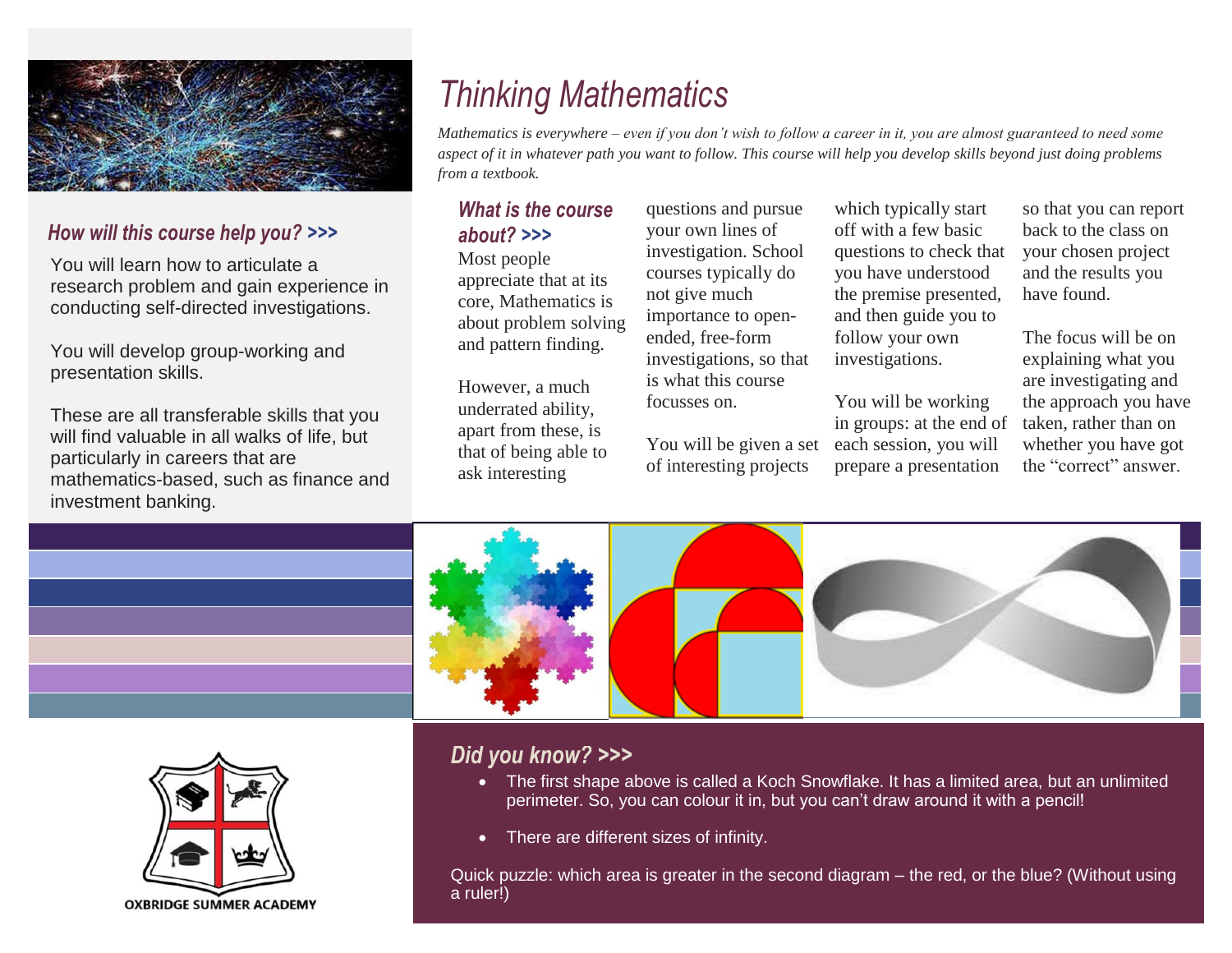### *Company Profile*

| Ms. Emma Zaman >>><br>M.A. (Cantab)                                                        | <b>Course Coordinator</b><br>and Teacher Recruitment                                                                                                                                | Born in Ireland, Emma moved to the UK to finish her<br>schooling. She completed her undergraduate degree in<br>Education and Biological Sciences from the University of<br>Cambridge. She gained a post graduate teaching<br>qualification from King's College London and an MSc in<br>Learning and Teaching from University of Oxford. As a<br>practicing qualified teacher, she has successfully prepared<br>students for their Oxbridge interviews. Her school<br>(Brampton Manor Academy) was recently in the national<br>news on account of the number of Oxbridge offers their<br>students received. |
|--------------------------------------------------------------------------------------------|-------------------------------------------------------------------------------------------------------------------------------------------------------------------------------------|------------------------------------------------------------------------------------------------------------------------------------------------------------------------------------------------------------------------------------------------------------------------------------------------------------------------------------------------------------------------------------------------------------------------------------------------------------------------------------------------------------------------------------------------------------------------------------------------------------|
| Mr. Masum Shaikh >>><br>M.A., M.Math. (Cantab)<br>M.Sc. (Warwick)                          | <b>Academic Advisor for Mathematics</b><br>and Course Coordinator                                                                                                                   | Masum graduated from the University of Cambridge with<br>an M.Math. After working in the finance industry for a few<br>years, he went back to university to do a second masters: an<br>MSc in Financial Maths. He is still working in finance, but<br>has also been a school governor and a supervisor at<br>Cambridge University alongside this. He also holds<br>qualified teacher status.                                                                                                                                                                                                               |
| Dr. Samiha Shaikh >>><br>Ph.D. (Cantab)<br>Post Doc. Fellow (Oxon)                         | <b>Academic Advisor for Biological Sciences</b><br>https://www.ndcn.ox.ac.uk/team/samiha-shaikh                                                                                     | Samiha is an established postdoctoral fellow at University<br>of Oxford. Prior to attaining a position at Oxford, she has<br>obtained her PhD from the University of Cambridge in<br>Genetics.                                                                                                                                                                                                                                                                                                                                                                                                             |
| Dr. Fariha Shaikh >>><br>Ph.D. (KCL)<br>Lecturer in Post-colonial literature.              | Academic Advisor for English<br>https://www.birmingham.ac.uk/staff/profiles/english/shaikh-<br>fariha.aspx                                                                          | Fariha is a highly accomplished lecturer in Victorian<br>literature at the university of Birmingham. She is an expert<br>speaker on the BBC for the documentary 'The Novel'. She<br>will also be appearing at Hay Festival 2019 (one of UK's<br>largest literature festivals) to give a talk.                                                                                                                                                                                                                                                                                                              |
| Dr. Maliha Shaikh >>><br>$M.B.B.S.$ (QMUL), $M.R.C.P.$<br><b>Consultant Rheumatologist</b> | <b>Academic Advisor for Biological Sciences</b><br>and Course Coordinator for Medical Courses<br>https://www.researchgate.net/scientific-<br>contributions/82534902 Maliha F Shaikh | As well as a practising (consultant) medical doctor, Maliha<br>is a clinical research fellow at the Royal College of<br>Physicians and has published papers and given speeches at<br>rheumatology conferences. We are in talks with Green Life<br>Hospital Dhaka to organize workshops for student doctors,<br>for which Maliha will be leading the project.                                                                                                                                                                                                                                               |

*Your success is our success, and so we only contract the best teachers to deliver our courses. All our teachers are thoroughly vetted, British working professionals who share our vision.*